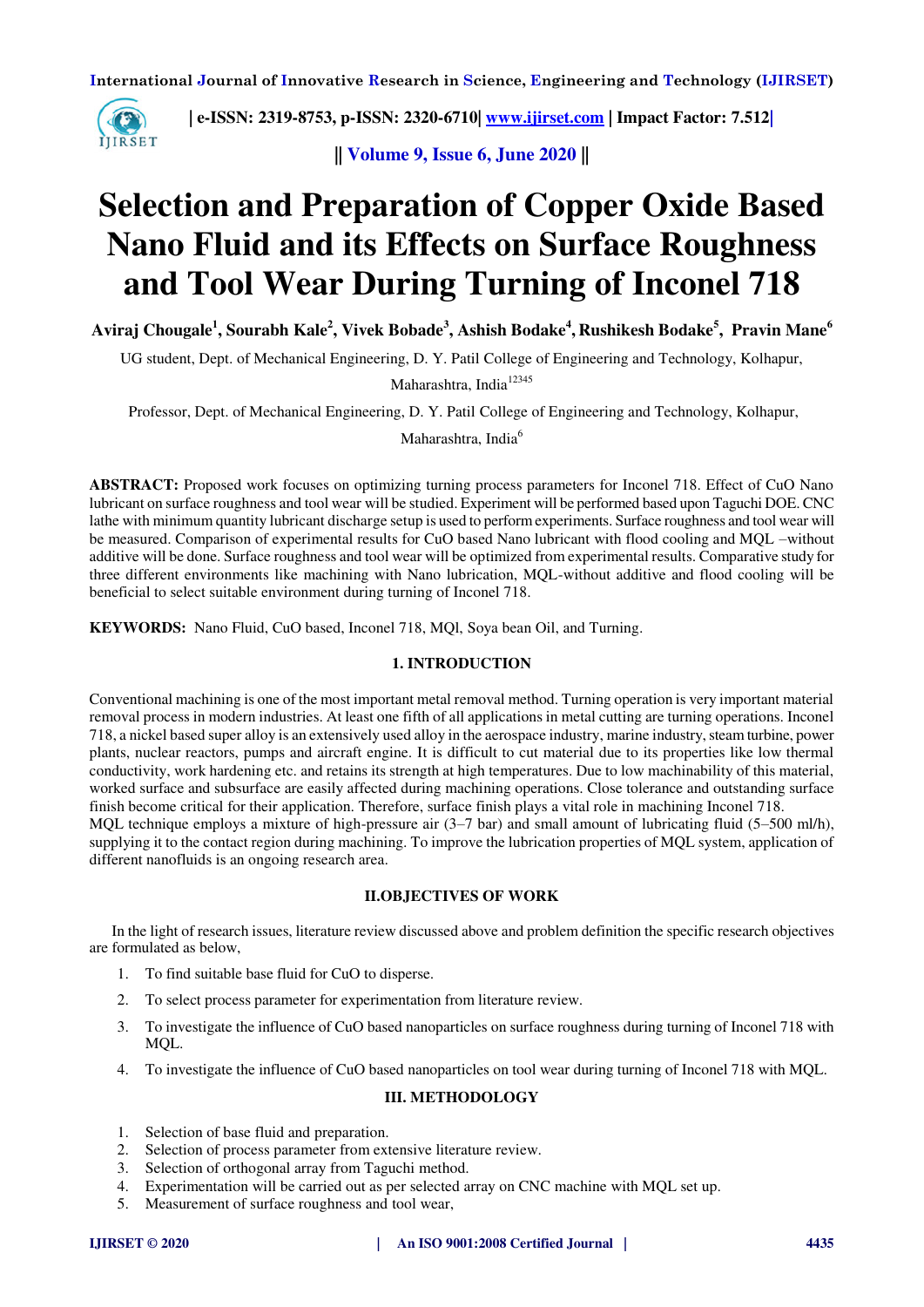

 **| e-ISSN: 2319-8753, p-ISSN: 2320-6710| [www.ijirset.com](http://www.ijirset.com/) | Impact Factor: 7.512|**

# **|| Volume 9, Issue 6, June 2020 ||**

## **III. INTERPRETATION OF RESULT AND CONCLUSION**

## **3.1 Selection of base fluid**

A lubricant is a substance used to facilitate relative motion of solid bodies by minimizing friction and wear between interacting surfaces, In addition to the primary purpose of reducing friction and wear, lubricating oils are also required to carry out a range of other functions, including removal of heat. Corrosion prevention and transfer of power, providing a liquid seal at moving contacts and removal of wear particles. Metal working fluids (MWFs). Otherwise known as cutting fluids come under lubricants which are extensively used in machining operations.

 As base fluid plays important role in machining processes to prevent tool from overheating. To keep the work material at low temperature. To reduce the power consumption. To provide good surface finish. To wash away the chips, to prevent the corrosion of work. For this purpose of selection of effective base fluid, we have studied some research papers and the results obtained from those research papers are mentioned below.

## **Vegetable Oil (Soya bean oil):**

Traditionally cutting fluids are used to carry away the heat and reduce the friction produced in machining. In a majority of the applications, water miscible cutting fluids are used. Conventional cutting fluids suffer from many limitations such as environmental and disposal issues. Hence, the Concept of MQL is becoming significant. Small quantities of the fluid are supplied to the cutting Zone in order to cool and lubricate the working zone. The fluid may be supplied in the form of neat oil or as a water miscible cutting fluid. As a further step towards sustainable manufacturing. The ingredients in the cutting fluids are being replaced with vegetable alternatives. Because of their superior properties, vegetable-based cutting fluids exhibit better performance compared to the mineral oils. Inclusion of nanoparticles in both mineral and vegetable oils to enhance the performance is tried by many researchers. But the cost of the particles is many times prohibitive. Future research may be directed at improving the performance of the fluids through alternate measures.

## **3.2 Selection and Mixing of nano particles in oil:**

In this experiment we choose Copper oxide (CuO) Nano particles. The reason behind the selection of CuO nanoparticles is that Cupper has the best thermal conductivity among all the metals. Copper can carry more heat than any other metal hence, using this CuO in proportion can give more better results when used in correct proportion.

The mixing of copper oxide (CuO) particles in oil was carried out in two steps as follows

- 1. Mixing with the use of magnetic stirrer.
- 2. Use of ultrasonic bath sonicator.

## **3.2.1 Magnetic stirrer:**

## **Specifications:**

- 1. Model 1 ML Q19
- 2. Stirring capacity 1ML
- 3. External dimensions- 150 x 220 x 150

## **Mixing process:**

- 1. First step was to add copper oxide nano particles in oil with proportion to it.
- 2. In our case we took 1%, 2%, 3% i.e. 1g, 2g, 3g of CuO nanoparticles respectively and mixed it in oil.
- 3. For each sample 8 hours of time was required for mixing.

## **3.2.2 Ultra sonic bath sonicator:**

When the solution was prepared with magnetic stirring then the same solution was carried further to mix more efficiently in ultra-sonic bath sonicator.

Sonication is the act of applying sound energy to agitate particles in a sample, for various purposes such as the extraction of multiple compounds from plants, microalgae and seaweeds. Ultrasonic frequencies (>20 kHz) are usually used, leading to the process also being known as ultrasonication or ultra-sonication.

Sonication has numerous effects, both chemical and physical. The chemical effects of ultrasound are concerned with understanding the effect of sonic waves on chemical systems, this is called [sonochemistry.](https://en.wikipedia.org/wiki/Sonochemistry) The chemical effects of ultrasound do not come from a direct interaction with molecular species. Studies have shown that no direct coupling of the acoustic field with chemical species on a molecular level can account for sonochemistry or [sonoluminescence.](https://en.wikipedia.org/wiki/Sonoluminescence) Instead,in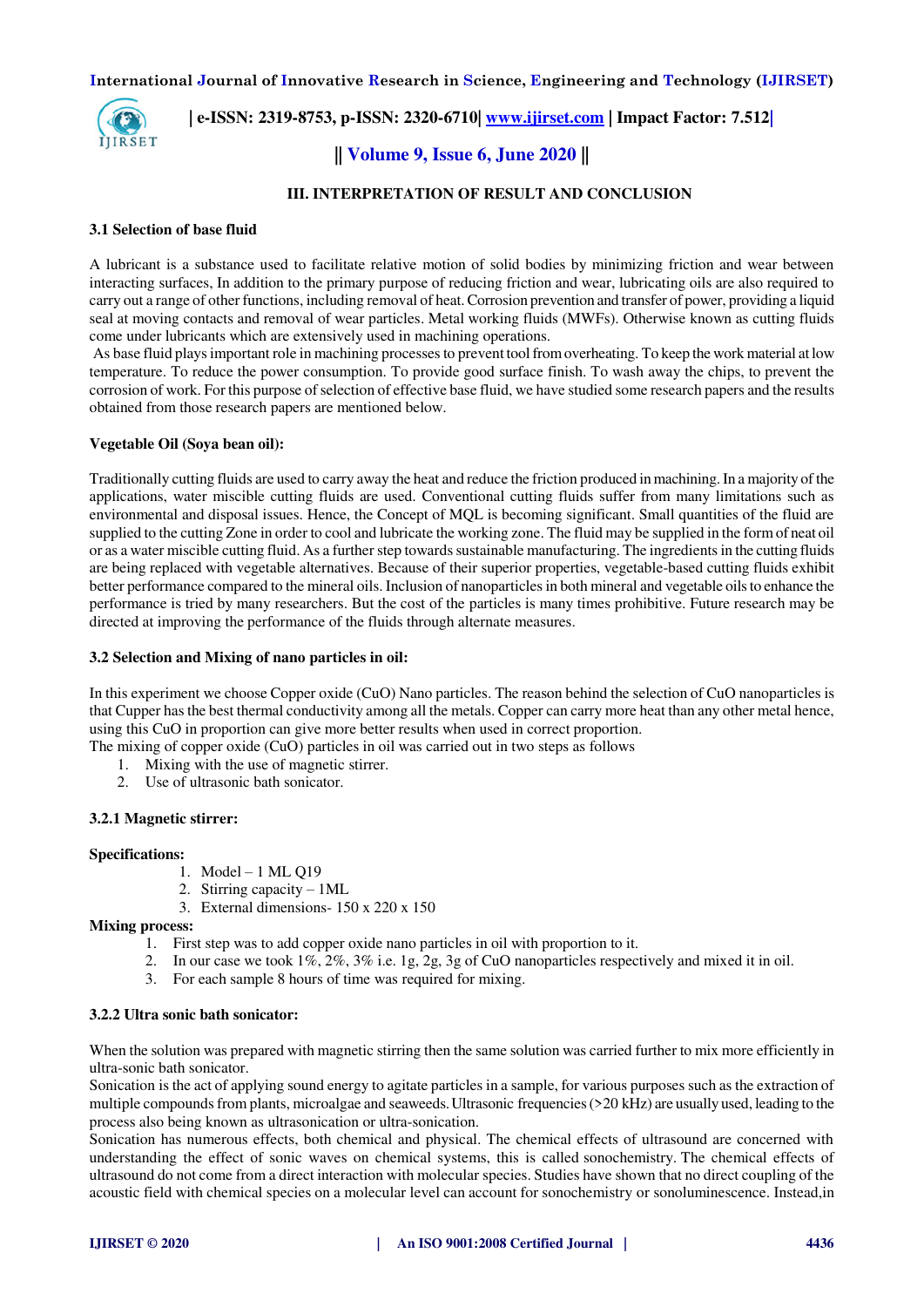

## **| e-ISSN: 2319-8753, p-ISSN: 2320-6710| [www.ijirset.com](http://www.ijirset.com/) | Impact Factor: 7.512|**

# **|| Volume 9, Issue 6, June 2020 ||**

sonochemistry the sound waves migrate through a medium, inducing pressure variations and cavitation's that grow and collapse, transforming the sound waves into mechanical energy.

## **3.3 Design of Experiment using Taguchi Approach**

The Taguchi method was developed by Genichi Taguchi. He developed a method for designing experiments to investigate how different parameters affect the mean and variance of a process performance characteristic that defines how well the process is functioning. The experimental design proposed by Taguchi involves using orthogonal arrays to organize the parameters affecting the process and the levels at which they should be varied. Instead of having lo test all possible combinations like the factorial design, the Taguchi method tests pairs of combinations, This allows for the collection of the necessary data to determine which factors most affect the product quality with a minimum amount of experimentation, thus saving time and resources, The Taguchi method is best used when there is an intermediate number of variables. Few interactions between variables, and when only a few variables contribute significantly.

The first step in Taguchi's parameter design is selecting the proper orthogonal array (OA) according to the controllable factors (parameters). Then, experiments are run according to the OA set earlier and the experimental data are analysed to identify the optimum condition. Once the optimum conditions are identified. Then confirmation runs are conducted with the identified optimum levels of all the parameters.

## **3.3.1 Designing an experiment:**

- 1. The design of an experiment involves the following steps
- 2. Selection of independent variables
- 3. Selection of number of level settings for each independent variable
- 4. Selection of orthogonal array
- 5. Assigning the independent variables to each column
- 6. Conducting the experiments
- 7. Analysing the data

## **3.3.2 Parameters for Experiment:**

In current experimentation four process parameters are selected as control factors. The remaining process parameters kept as constant. Controlled and constant parameters are given in table 3.1 and table 3.2.

| Sr. No. | <b>Controlled parameters</b> |
|---------|------------------------------|
|         | Cutting speed (m/min)        |
|         | Wt. $\%$ of CuO              |
|         | Flow Rate (ml/hr.)           |

## **Table 3.1: Controlled parameters.**

## **Table 3.2: Constant parameters.**

| Sr.<br>No. | <b>Constant parameters</b> |                      |  |  |
|------------|----------------------------|----------------------|--|--|
| 1.         | Cutting<br>fluid           | CuO Nano lubricant   |  |  |
| 2.         | Work material              | Inconel 718          |  |  |
| 3.         | Tool insert                | TiAIN coated carbide |  |  |
|            | Depth of cut               | mm                   |  |  |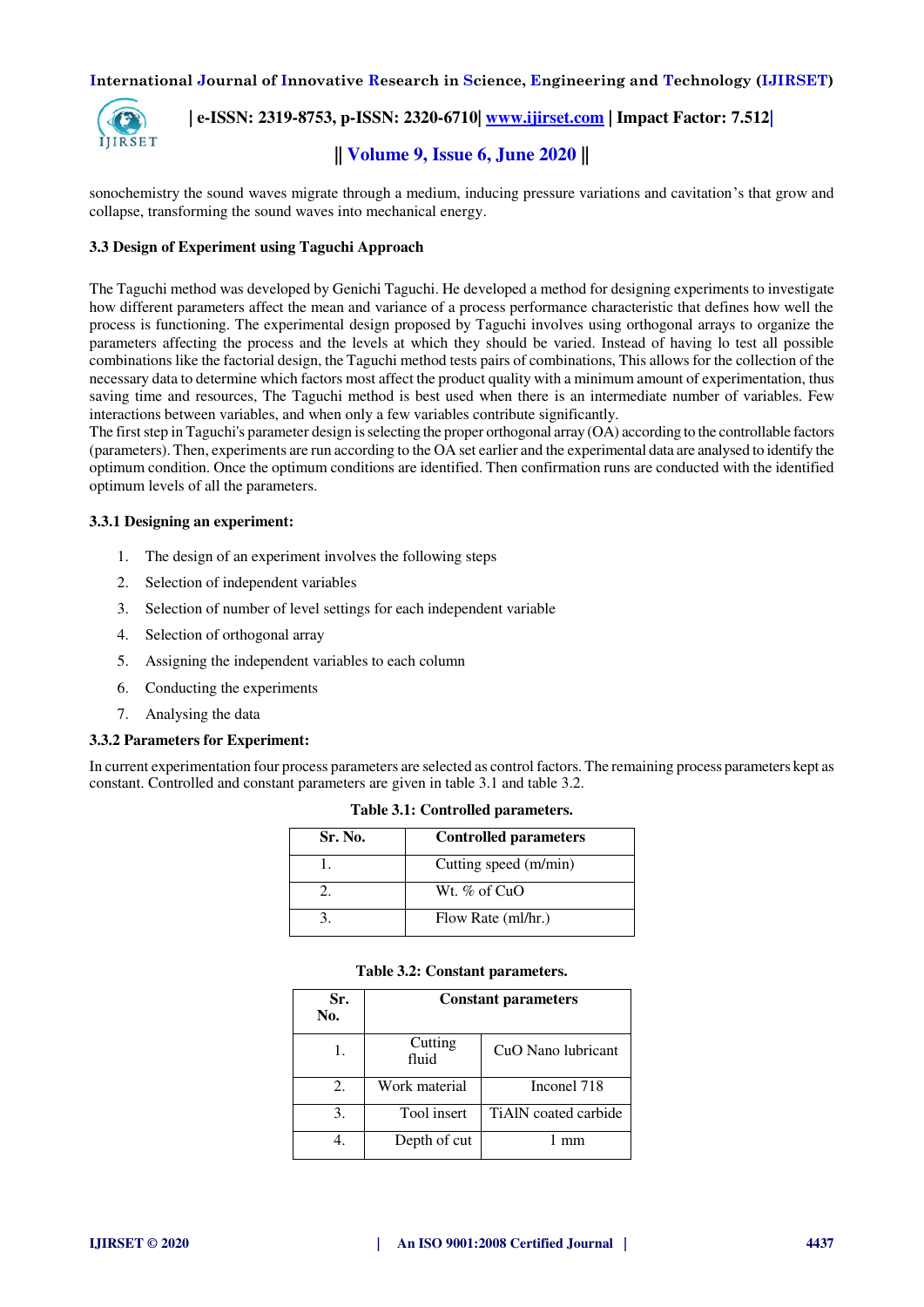

 **| e-ISSN: 2319-8753, p-ISSN: 2320-6710| [www.ijirset.com](http://www.ijirset.com/) | Impact Factor: 7.512|**

**|| Volume 9, Issue 6, June 2020 ||** 

## **3.3.3 Levels of Controlled Parameters:**

In industry, selection of levels of process parameters is largely depending on production engineer's experience. So, number of researchers focused their study to find relationship between process parameters and performance characteristics. In present experimentation, process parameters levels are selected with help of self-initial experiments, literature review and experience of production engineer. From summary of literature review, we observed that speed, tool grade, wt. % of nanoparticles plays an important role on performance characteristics hence here we select cutting speed, flow rate, wt.% of nanoparticles as a process parameter. For present experimentation, we use L9 design of experiment. There are three process parameters, three process parameters have three levels combination as shown in Table 4.3.

| Sr. No. | <b>FLOW</b><br><b>RATE</b> | <b>CUTTING</b><br><b>SPEED</b> | Wt. %          |
|---------|----------------------------|--------------------------------|----------------|
| 1       | R1                         | S <sub>1</sub>                 | W1             |
| 2       | R <sub>2</sub>             | S <sub>2</sub>                 | W <sub>2</sub> |
| 3       | R <sub>3</sub>             | S3                             | W <sub>3</sub> |
| 4       | R <sub>1</sub>             | S <sub>1</sub>                 | W <sub>2</sub> |
| 5       | R <sub>2</sub>             | S2                             | W <sub>3</sub> |
| 6       | R <sub>3</sub>             | S <sub>3</sub>                 | W1             |
| 7       | R1                         | S1                             | W <sub>3</sub> |
| 8       | R <sub>2</sub>             | S <sub>2</sub>                 | W1             |
| 9       | R <sub>3</sub>             | S3                             | W <sub>2</sub> |

| Table 3.3: Parametric combinations in coded form |  |
|--------------------------------------------------|--|
|--------------------------------------------------|--|

Where,

- $R$  Flow rate
- S Cutting speed
- W Weight percentage of a nano particles.

## **3.4 Selection of Workpiece:**

Workpiece material selected for the experimentation is Inconel 718, round bar.

## **3.5 Selection of Tool Insert:**

For the current experimental work, for turning of the Inconel 718, the coated carbide tool insert is selected. The details of the tool are given below. Maker: TaeguTec Designation: TNMG 160408 MT TT 5080 Cutting speed – max. 30 to 80 m/min Feed  $-0.05$  to 0.4 mm/rev. Depth of  $cut - 0.2$  to 3 mm

## **3.6 CNC Machine Used for Experimentation and its specifications:**

Machine used for experimentation is made up of MTAB control system and its other specification are given below, Table.3.4 CNC machine specification.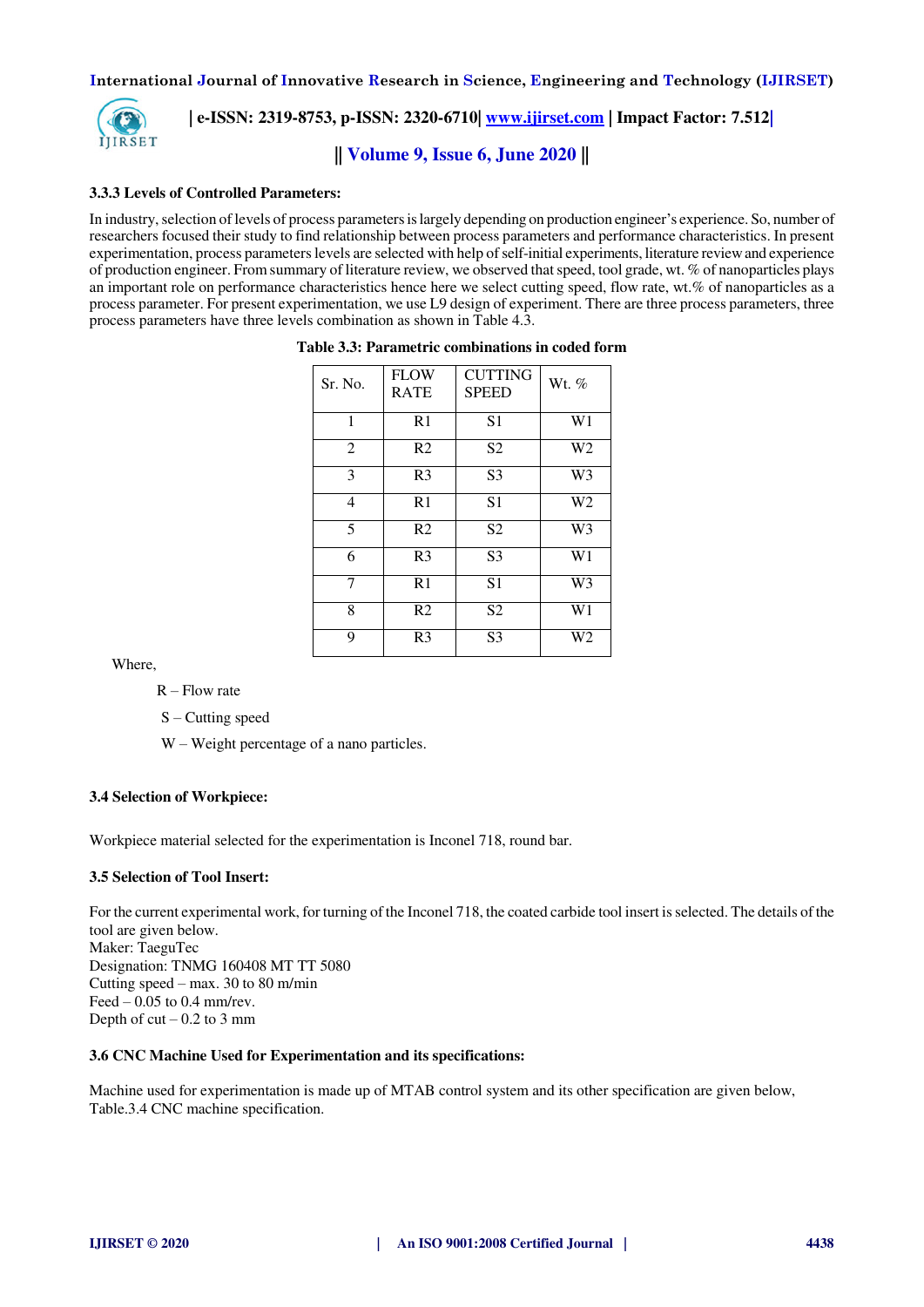

# **| e-ISSN: 2319-8753, p-ISSN: 2320-6710| [www.ijirset.com](http://www.ijirset.com/) | Impact Factor: 7.512|**

| Machine Name:                   | <b>CNC</b> Turning Centre |
|---------------------------------|---------------------------|
| Manufacturer:                   | Laxmi Machine Work Ltd.   |
| <b>Technical Specifications</b> |                           |
| Chuck Diameter:                 | $210 \text{ mm}$ max      |
| Maximum Turning Centre:         | $320 \text{ mm}$ max      |
| Bar Capacity:                   | 40 mm max                 |
| Maximum Machining Diameter :    | $160 \text{ mm}$          |
| Spindle Speed Range:            | 3000-3500 rpm             |
| Feed Range in mm/min :          | 1 to 2000                 |
| Turret- No. of Station:         | $8$ nos.                  |

# **|| Volume 9, Issue 6, June 2020 ||**

## **3.7 MQL setup:**



**Figure 3.4**: MQL Setup

The figure of MQL is shown above in fig 3.4. It consists of two inlet ports for oil and compressed air. There is a space where both oil and air gets mixed. Due to pressure the mixture of oil and compressed air come out from outlet port. The flow can be controlled by rotation of nozzle tip. The clockwise rotation increases the flow whereas anticlock wise rotation decrease the flow.

## **3.8 Assessment of experiments carried out on work piece**

## **3.8.1. Surface Roughness Measurements:**

Surface roughness was measured using the Mitutoyo surface roughness tester model name sj-210 as shown in fig. The arithmetic average roughness value is measured. The surfaces finish value of the machined Inconel 718 bar was measured after completion of one machining.

## **Specifications:**

Traverse Speed: 0.5 mm/sec. Cut off values: 5mm Display: LCD.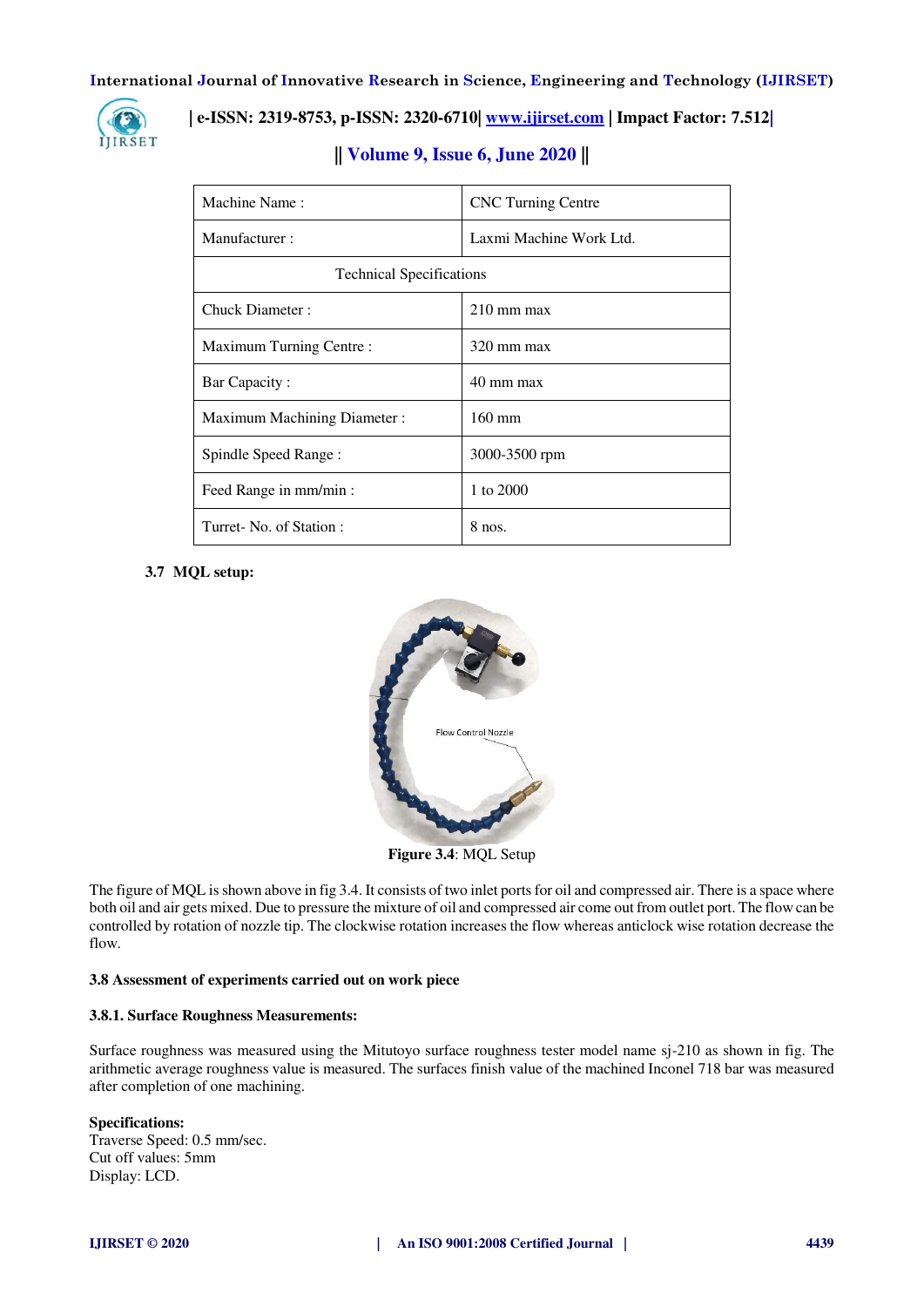

 **| e-ISSN: 2319-8753, p-ISSN: 2320-6710| [www.ijirset.com](http://www.ijirset.com/) | Impact Factor: 7.512|**

**|| Volume 9, Issue 6, June 2020 ||** 



**Figure 3.4:** Mitutoyo Surface Roughness Tester

## **3.8.2 Tool Wear Measurement:**

Tool wear rate is measured using Mitutoyo tool maker's microscope as shown in fig., Least Count of this tool maker's microscope is 0.005 mm.



**Figure 3.5**: Mitutoyo Tool Maker's Microscope

## **IV. EXPERIMENTAL RESULTS AND ANALYSIS**

# **4.1 Determination of significant process parameters for surface roughness by ANOVA method: -**

Surface roughness measured with help of Mitutoyo surface roughness (μm) tester on external face of specimen having a stroke length 0.25 x 5 μm. S/N ratio for average of two repetitions for surface roughness is given in table 4.1

| <b>Exp</b><br>N <sub>0</sub> | <b>FLOW</b><br><b>RATE</b> | <b>CUTTING</b><br><b>SPEED</b> | Wt.<br>$\%$    | <b>ROUGHNESS</b> |
|------------------------------|----------------------------|--------------------------------|----------------|------------------|
| 1                            | 40                         | 120                            | 1              | 0.617            |
| $\overline{2}$               | 40                         | 140                            | $\overline{2}$ | 0.600            |
| 3                            | 40                         | 160                            | 3              | 0.551            |
| $\overline{4}$               | 50                         | 120                            | $\overline{2}$ | 0.491            |
| 5                            | 50                         | 140                            | 3              | 0.417            |
| 6                            | 50                         | 160                            | 1              | 0.395            |
| 7                            | 60                         | 120                            | 3              | 0.425            |
| 8                            | 60                         | 140                            | 1              | 0.400            |
| 9                            | 60                         | 160                            | $\overline{2}$ | 0.395            |

Table 4.1: Experimental results of surface roughness in  $\mu$ m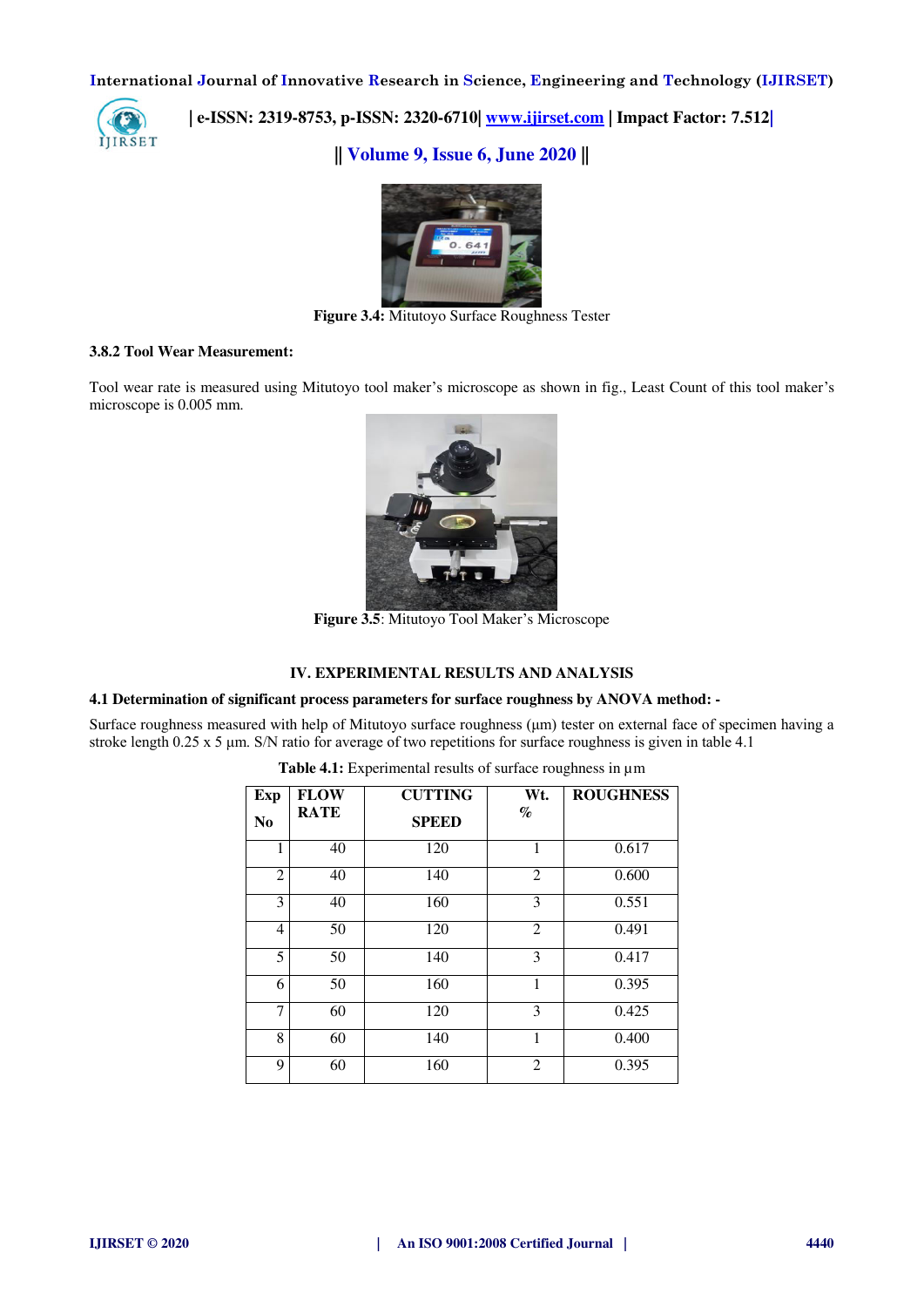

# **| e-ISSN: 2319-8753, p-ISSN: 2320-6710| www.ijirset.com | Impact Factor: 7.512|**<br>**IJIRSET**

## **|| Volume 9, Issue 6, June 2020 ||**









In main effect plot of S/N ratio for surface roughness, X-Axis indicates different levels of process parameters and Y-Axis shows average of S/N ratio. It can be observed from Figurer 4.1 that surface roughness start decreases as flow rate increases, as cutting speed increases surface roughness start increasing. With increase in feed surface roughness start increasing.

| Source    | DF             | Adi SS. | Adj.MS   | F     | P value | % contribution |
|-----------|----------------|---------|----------|-------|---------|----------------|
|           |                |         |          | value |         |                |
| Flow rate | 1              | 0.6242  | 0.062422 | 9.89  | 0.008   | 48.71          |
| Cutting   | $\overline{2}$ | 0.1168  | 0.056839 | 9.01  | 0.004   | 44.38          |
| $Wt$ %    | $\overline{c}$ | 0.01768 | 0.008839 | 1.40  | 0.284   | 6.89           |
| Error     | 12             | 0.07573 | 0.006311 |       |         |                |
| Total     | 17             | 0.26951 |          |       |         |                |

**Table 4.2:** Analysis of variance surface roughness

| Table-4.3: Response Table for S/N Ratios for surface roughness |  |  |  |
|----------------------------------------------------------------|--|--|--|
|----------------------------------------------------------------|--|--|--|

| Level        | <b>Flow rate</b> | <b>Cutting speed</b> | Wt. %  |
|--------------|------------------|----------------------|--------|
|              | 0.5893           | 0.5110               | 0.4707 |
| 1            |                  |                      |        |
| $\mathbf{2}$ | 0.4343           | 0.4723               | 0.4953 |
| 3            | 0.4067           | 0.4470               | 0.4643 |
| <b>Delta</b> | 0.1827           | 0.0640               | 0.0310 |
| Rank         |                  | $\mathfrak{D}$       |        |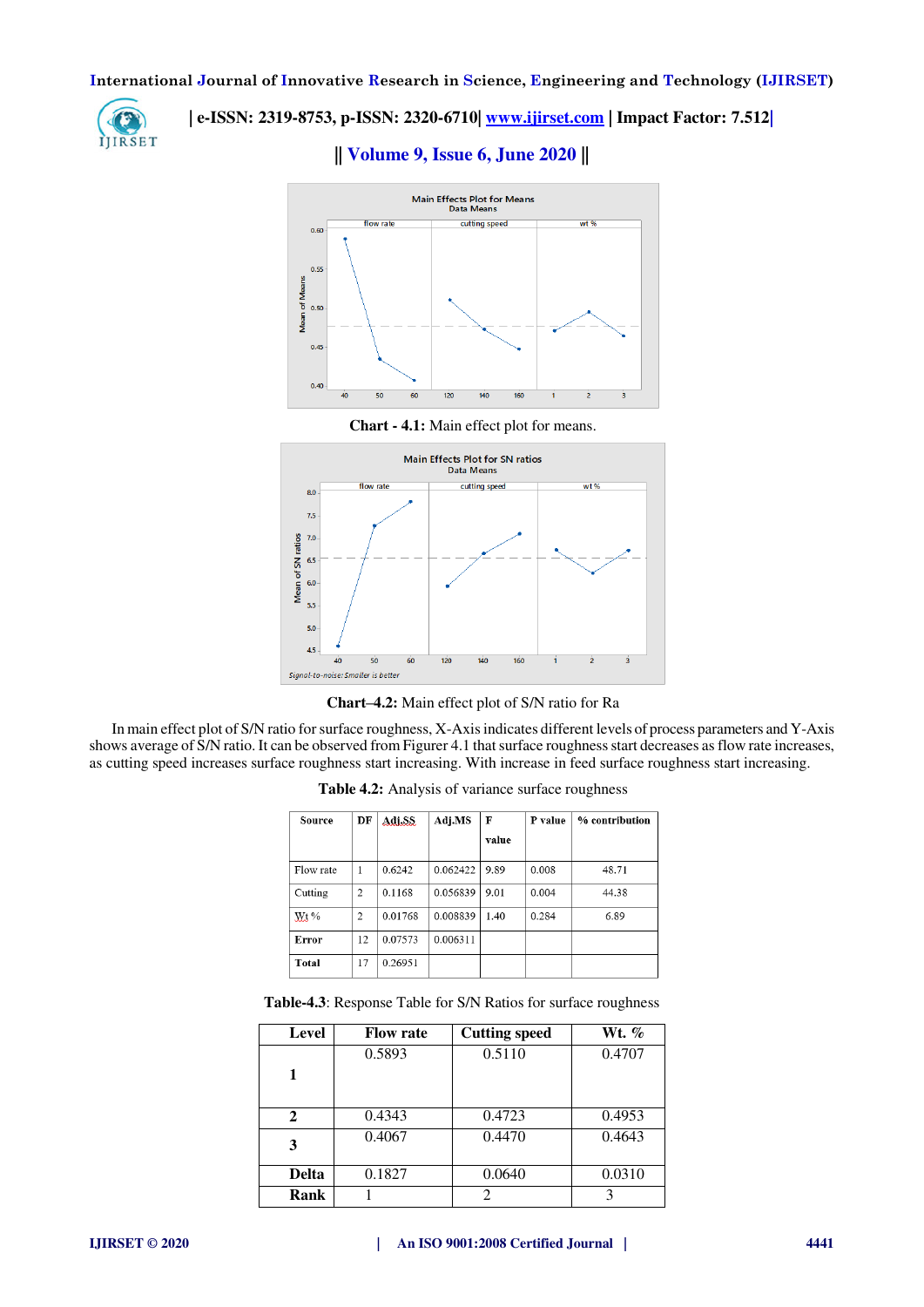

# **| e-ISSN: 2319-8753, p-ISSN: 2320-6710| [www.ijirset.com](http://www.ijirset.com/) | Impact Factor: 7.512|**

# **|| Volume 9, Issue 6, June 2020 ||**

## **4.2 Determination of significant process parameters for tool wear by anova method.**

Table 4.4: Experimental results of tool wear in  $\mu$ m

| Expt.<br>N <sub>0</sub> | <b>FLOW</b><br><b>RATE</b> | <b>CUTTING</b><br><b>SPEED</b> | Wt. $%$        | <b>TOOL</b><br><b>WEAR</b> |
|-------------------------|----------------------------|--------------------------------|----------------|----------------------------|
| 1                       | 40                         | 120                            | 1              | 0.10                       |
| $\overline{2}$          | 40                         | 140                            | $\overline{2}$ | 0.09                       |
| 3                       | 40                         | 160                            | 3              | 0.09                       |
| $\overline{4}$          | 50                         | 120                            | $\overline{2}$ | 0.08                       |
| 5                       | 50                         | 140                            | 3              | 0.03                       |
| 6                       | 50                         | 160                            | 1              | 0.02                       |
| 7                       | 60                         | 120                            | 3              | 0.04                       |
| 8                       | 60                         | 140                            | 1              | 0.02                       |
| 9                       | 60                         | 160                            | $\overline{2}$ | 0.01                       |







**Chart - 4.4**: Main effect plot for means for tool wear

In main effect plot of S/N ratio for tool war, X-Axis indicates different levels of process parameters and Y-Axis shows average of S/N ratio. It can be observed from figure4.4 at minimum flow rate and wt. % tool wear in minimum, also at minimum cutting speed tool wear is minimum. As feed rate increases tool wear increases.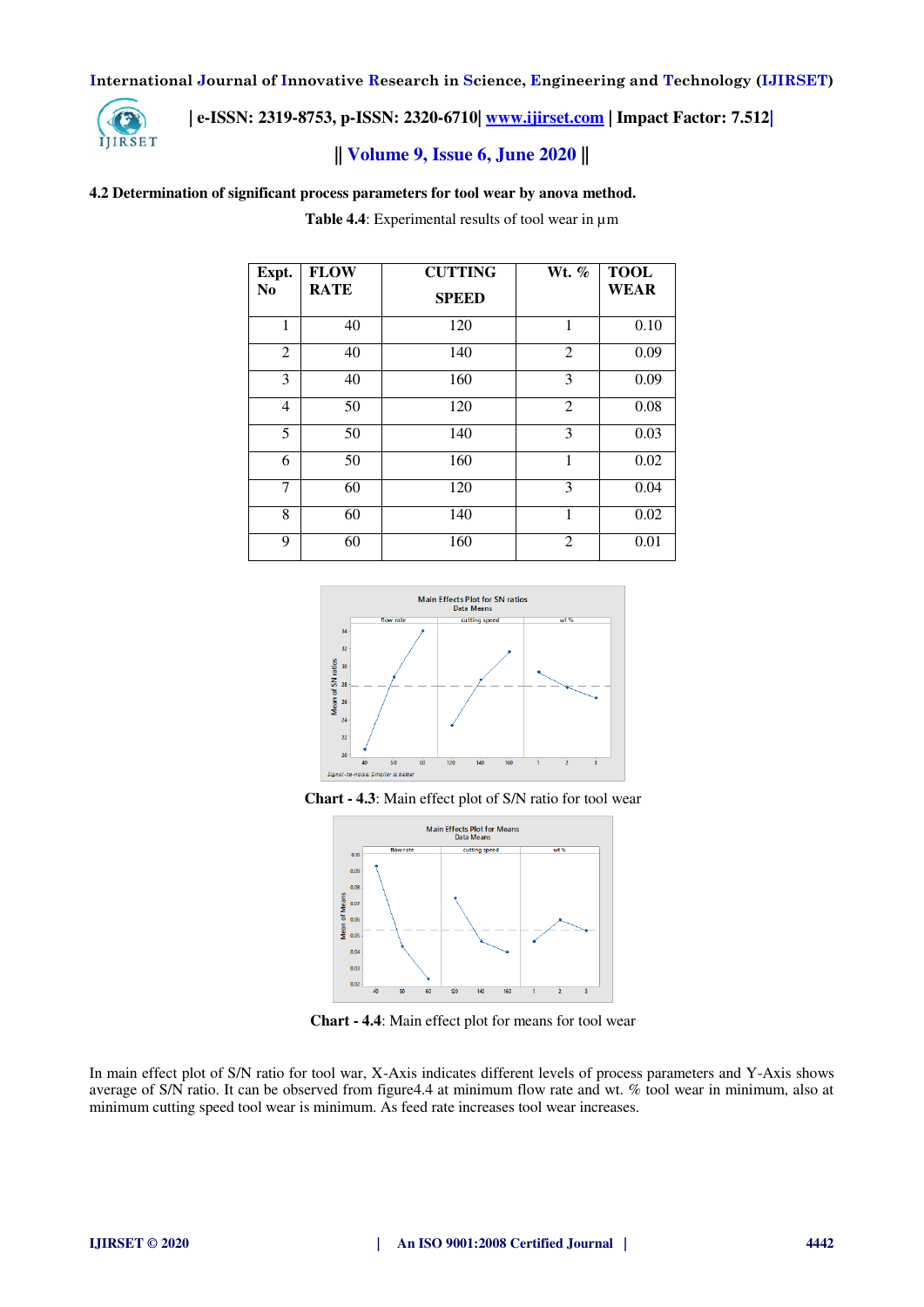

# **| e-ISSN: 2319-8753, p-ISSN: 2320-6710| [www.ijirset.com](http://www.ijirset.com/) | Impact Factor: 7.512|**

| Source    | DF             | Adi.SS.  | Adj.MS   | F<br>value | P value | % contribution |
|-----------|----------------|----------|----------|------------|---------|----------------|
|           |                |          |          |            |         |                |
| Flow rate | $\overline{2}$ | 0.007800 | 0.003900 | 16.71      | 0.056   | 78.52          |
| Cutting   | 2              | 0.001867 | 0.000933 | 4.00       | 0.200   | 18.79          |
| $Wt$ %    | 2              | 0.000267 | 0.000133 | 0.57       | 0.636   | 2.67           |
| Error     | $\overline{2}$ | 0.000467 | 0.000233 |            |         |                |
| Total     | 8              | 0.010400 |          |            |         |                |

## **|| Volume 9, Issue 6, June 2020 ||**

**Chart - 4.5**: Analysis of variance for tool wear

**Table 4.6**: Response Table for S/N Ratios for tool wear Smaller is better

| Level        | <b>Flow rate</b> | <b>Cutting speed</b> | Wt. %   |
|--------------|------------------|----------------------|---------|
| 1            | 0.09333          | 0.07333              | 0.04667 |
| $\mathbf{2}$ | 0.04333          | 0.04667              | 0.06000 |
| 3            | 0.02333          | 0.04000              | 0.05333 |
| <b>Delta</b> | 0.07000          | 0.03333              | 0.01333 |
| Rank         |                  | 2                    | 3       |

## **4.3 Prediction of optimal value of surface roughness by using following regression equation.**

Once the optimal level of the geometry parameters is identified, the final step is to predict and validate the improvement of the performance measures using the optimal level, i.e. for surface roughness S3-F3-W3. The purpose of the confirmation experiment is to verify the conclusions drawn during the analysis phase.

The response was correlated with the factors using the first order polynomial. The relationship between surface roughness and process parameters as shown in table below

**Table 4.7**: Optimal values

| Term          | Coefficient |
|---------------|-------------|
| Constant      | 1.164       |
| Flow rate     | $-0.00913$  |
| Cutting speed | $-0.001600$ |
| $Wt.\%$       | 0.0032      |

## **Regression Equation for surface roughness**

1. T1 = 1.164 - 0.00913 flow rate - 0.001600 cutting speed - 0.0032 wt. %

For this model  $R^2$  value = 85.13%,  $R^2$  (adj) = 76.12% this indicate that the model is desirable and 57.88 % variability is explained by the model after considering significant parameters.

Ra Value=1.164- 0.00913\*(60)- 0.001600(160)- 0.0032 \*(3)

 $= 0.3506 \mu m$